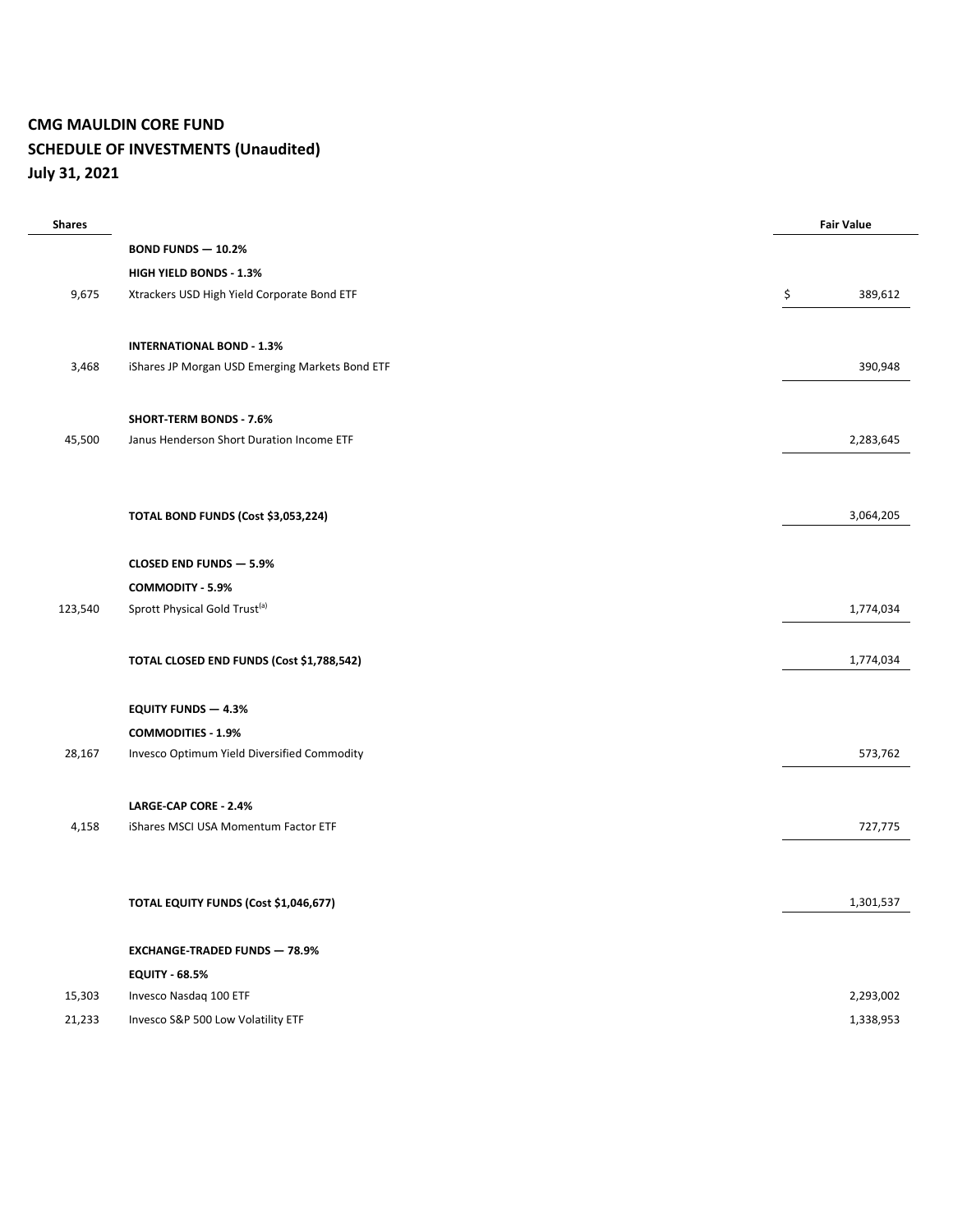#### **CMG MAULDIN CORE FUND**

# **SCHEDULE OF INVESTMENTS (Unaudited) (Continued) July 31, 2021**

| <b>Shares</b> |                                                                        | <b>Fair Value</b> |            |
|---------------|------------------------------------------------------------------------|-------------------|------------|
|               | <b>EXCHANGE-TRADED FUNDS - 78.9% (Continued)</b>                       |                   |            |
|               | EQUITY - 68.5% (Continued)                                             |                   |            |
| 19,865        | Invesco S&P 500 Quality ETF                                            | \$                | 991,065    |
| 8,186         | iShares Core MSCI EAFE ETF                                             |                   | 618,452    |
| 16,355        | iShares Core S&P Small-Cap ETF                                         |                   | 1,803,302  |
| 12,241        | iShares MSCI India ETF                                                 |                   | 547,050    |
| 24,310        | iShares MSCI Japan ETF                                                 |                   | 1,631,444  |
| 13,262        | Schwab U.S. Large-Cap Value ETF                                        |                   | 918,924    |
| 7,160         | Schwab US Small-Cap ETF                                                |                   | 725,952    |
| 5,879         | Vanguard Dividend Appreciation ETF                                     |                   | 938,994    |
| 31,048        | Vanguard Utilities ETF                                                 |                   | 4,477,122  |
| 25,407        | Xtrackers MSCI Europe Hedged Equity ETF                                |                   | 878,066    |
| 87,876        | Xtrackers S&P 500 ESG ETF                                              |                   | 3,401,680  |
|               |                                                                        |                   | 20,564,006 |
|               | <b>FIXED INCOME - 10.4%</b>                                            |                   |            |
| 9,380         | iShares 7-10 Year Treasury Bond ETF                                    |                   | 1,104,120  |
| 1,935         | iShares iBoxx \$ Investment Grade Corporate Bond                       |                   | 263,179    |
| 41,219        | SPDR Portfolio Long Term Treasury ETF                                  |                   | 1,761,700  |
|               |                                                                        |                   | 3,128,999  |
|               |                                                                        |                   |            |
|               | TOTAL EXCHANGE-TRADED FUNDS (Cost \$22,069,346)                        |                   | 23,693,005 |
|               |                                                                        |                   |            |
|               | SHORT-TERM INVESTMENTS - 0.0% <sup>(b)</sup>                           |                   |            |
|               | MONEY MARKET FUNDS - 0.0% (b)                                          |                   |            |
| 22            | Federated Hermes Institutional Prime Obligations, Institutional Class, |                   | 22         |
|               | $0.02\%$ (Cost \$22) <sup>(c)</sup>                                    |                   |            |
|               | TOTAL INVESTMENTS - 99.3% (Cost \$27,957,811)                          | \$                | 29,832,803 |
|               | OTHER ASSETS IN EXCESS OF LIABILITIES 0.7%                             |                   | 215,311    |
|               | <b>NET ASSETS - 100.0%</b>                                             | \$                | 30,048,114 |
|               |                                                                        |                   |            |

EAFE - Europe, Australasia and Far East

ETF - Exchange-Traded Fund

MSCI - Morgan Stanley Capital International<br>SPDR - Standard & Poor's Depositary Receipt

- Standard & Poor's Depositary Receipt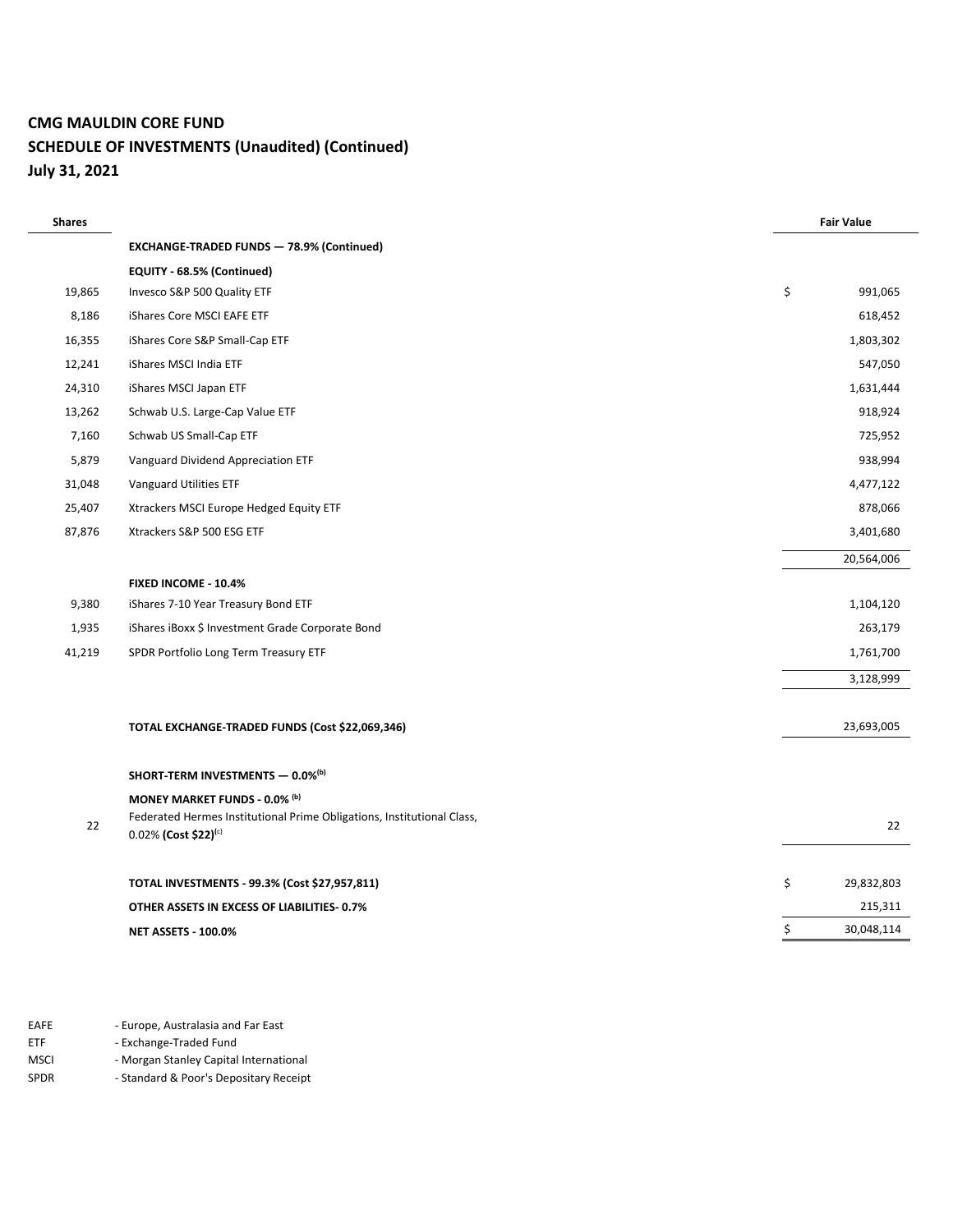- (a) Mon-income producing security.
- $\frac{1}{10}$  Percentage rounds to less than 0.1%.<br>
Rate disclosed is the seven day effection
	- Rate disclosed is the seven day effective yield as of July 31, 2021.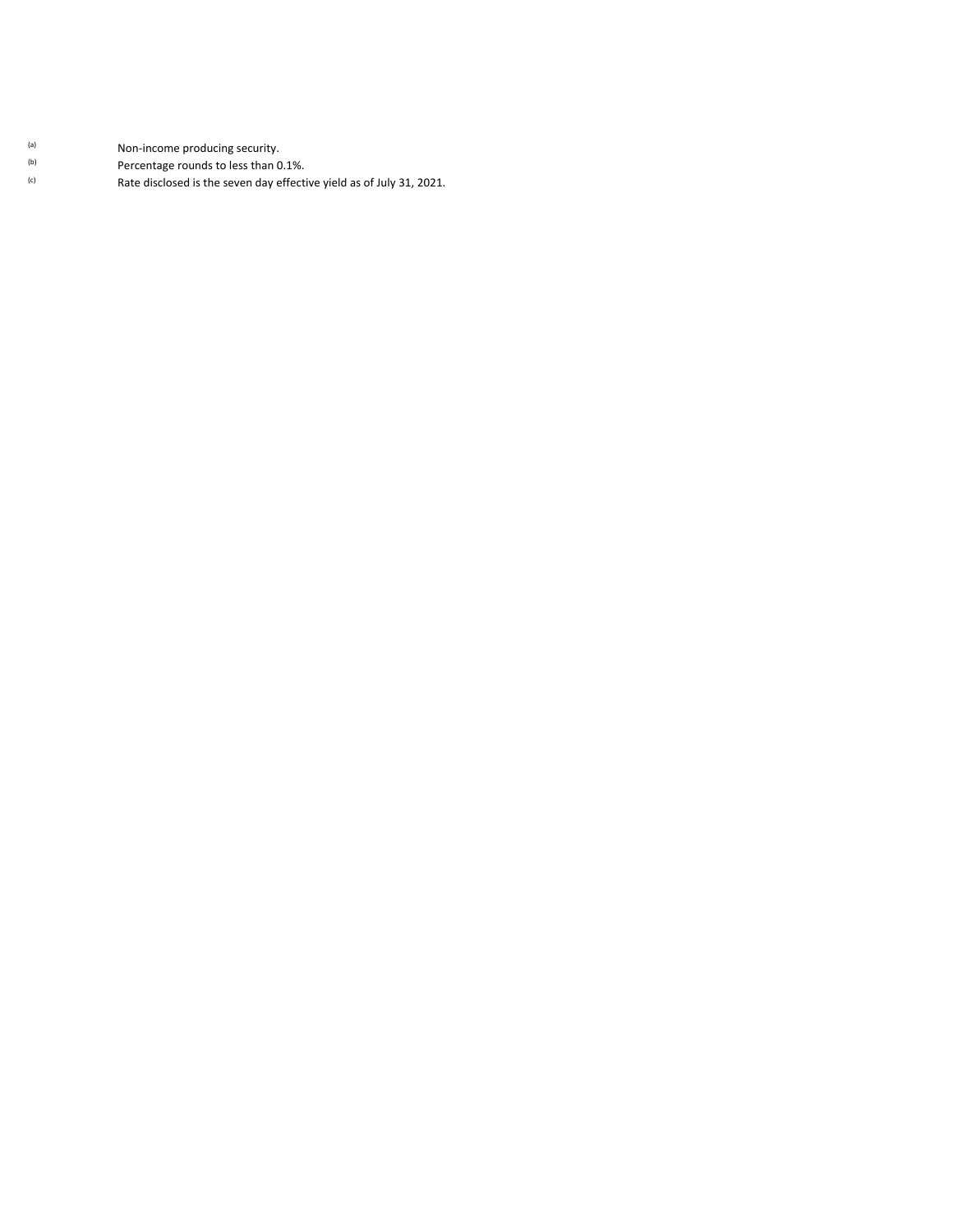## **CMG TACTICAL ALL ASSET STRATEGY FUND SCHEDULE OF INVESTMENTS (Unaudited) July 31, 2021**

| <b>Shares</b> |                                                                                                    | <b>Fair Value</b> |  |
|---------------|----------------------------------------------------------------------------------------------------|-------------------|--|
|               | <b>EXCHANGE-TRADED FUNDS - 99.1%</b>                                                               |                   |  |
|               | <b>EQUITY - 79.7%</b>                                                                              |                   |  |
| 11,093        | Energy Select Sector SPDR Fund                                                                     | \$<br>547,883     |  |
| 21,897        | iShares Latin America 40 ETF                                                                       | 650,341           |  |
| 8,455         | iShares MSCI EAFE ETF                                                                              | 672,088           |  |
| 2,958         | iShares Russell 2000 ETF                                                                           | 653,866           |  |
| 1,650         | SPDR S&P 500 ETF Trust                                                                             | 723,542           |  |
| 9,847         | Utilities Select Sector SPDR Fund                                                                  | 649,607           |  |
| 6,253         | Vanguard Real Estate ETF                                                                           | 664,631           |  |
| 4,263         | Vanguard Utilities ETF                                                                             | 614,725           |  |
|               |                                                                                                    | 5,176,683         |  |
|               | FIXED INCOME - 19.4%                                                                               |                   |  |
| 16,783        | iShares Broad USD High Yield Corporate Bond ETF                                                    | 699,012           |  |
| 5,133         | SPDR Bloomberg High Yield Bond ETF                                                                 | 563,449           |  |
|               |                                                                                                    | 1,262,461         |  |
|               |                                                                                                    |                   |  |
|               | TOTAL EXCHANGE-TRADED FUNDS (Cost \$6,383,293)                                                     | 6,439,144         |  |
|               |                                                                                                    |                   |  |
| <b>Shares</b> |                                                                                                    | <b>Fair Value</b> |  |
|               | <b>SHORT-TERM INVESTMENTS - 0.3%</b>                                                               |                   |  |
|               | <b>MONEY MARKET FUNDS - 0.3%</b>                                                                   |                   |  |
| 21,583        | Federated Hermes Institutional Prime Obligations, Institutional Class,<br>0.02% (Cost \$21,594)(a) | 21,594            |  |
|               |                                                                                                    |                   |  |
|               | TOTAL INVESTMENTS - 99.4% (Cost \$6,404,887)                                                       | \$<br>6,460,738   |  |
|               | OTHER ASSETS IN EXCESS OF LIABILITIES-0.6%                                                         | 38,253            |  |
|               | <b>NET ASSETS - 100.0%</b>                                                                         | \$<br>6,498,991   |  |
|               |                                                                                                    |                   |  |

- EAFE Europe, Australasia and Far East
- ETF Exchange-Traded Fund
- MSCI Morgan Stanley Capital International
- SPDR Standard & Poor's Depositary Receipt

(a) Rate disclosed is the seven day effective yield as of July 31, 2021.